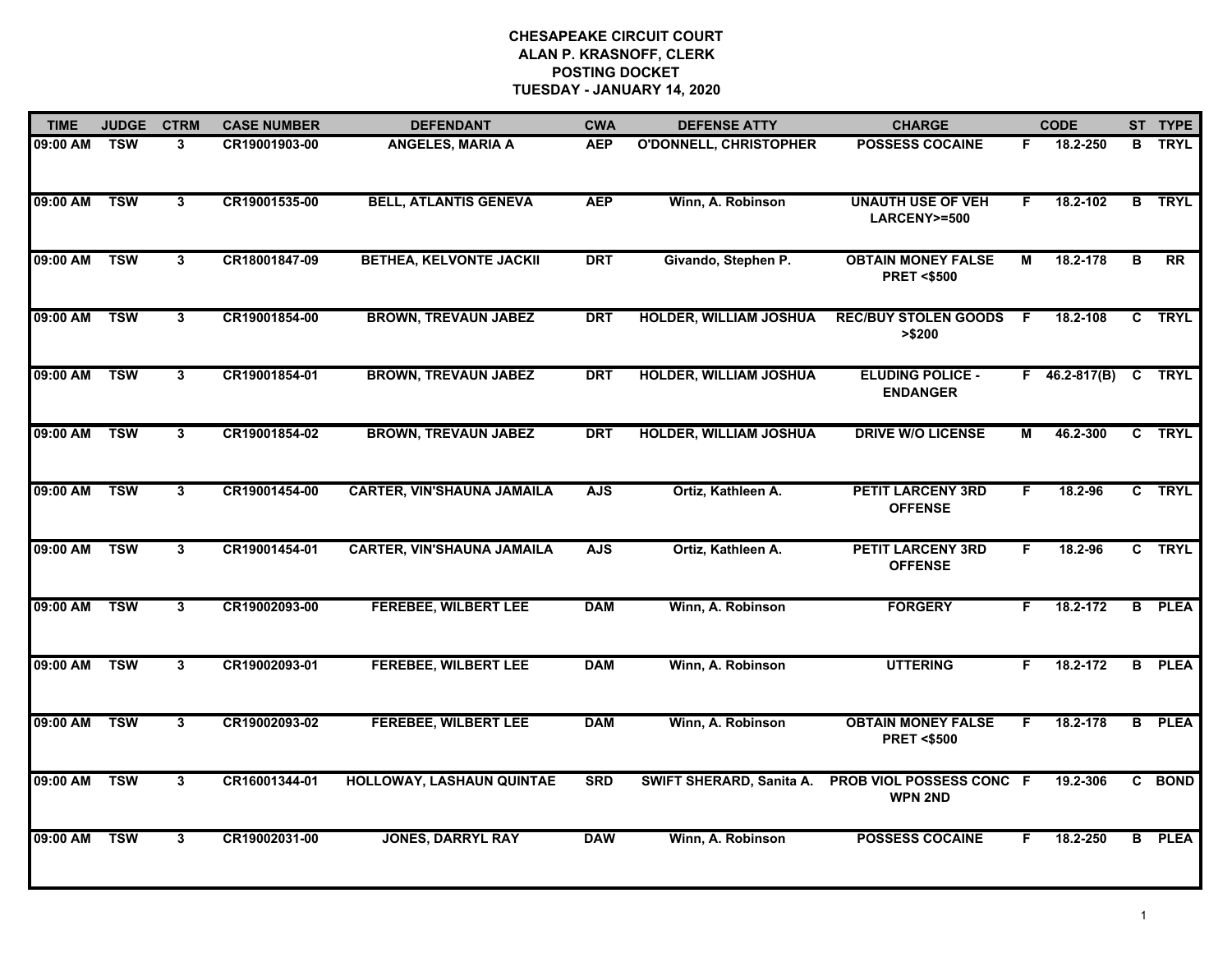| <b>TIME</b>  | <b>JUDGE</b>              | <b>CTRM</b>    | <b>CASE NUMBER</b> | <b>DEFENDANT</b>                   | <b>CWA</b> | <b>DEFENSE ATTY</b>                          | <b>CHARGE</b>                                                 |                | <b>CODE</b> |    | ST TYPE       |
|--------------|---------------------------|----------------|--------------------|------------------------------------|------------|----------------------------------------------|---------------------------------------------------------------|----------------|-------------|----|---------------|
| 09:00 AM     | $\overline{\mathsf{TSW}}$ | 3              | CR19002031-01      | JONES, DARRYL RAY                  | <b>DAW</b> | Winn, A. Robinson                            | POSSESS MARIJUANA, 1ST M<br><b>OFF</b>                        |                | 18.2-250.1  | B. | <b>PLEA</b>   |
| 09:00 AM     | <b>TSW</b>                | $\overline{3}$ | CR17001743-03      | <b>LEX, SHELBY ELIZABETH</b>       | <b>DRT</b> | Ireland, Elizabeth D.                        | <b>VIOL PROBATION ON FEL</b><br><b>OFF</b>                    | - F            | 19.2-306    |    | C BOND        |
| 09:00 AM     | <b>TSW</b>                | 3              | CR17001743-04      | <b>LEX, SHELBY ELIZABETH</b>       | <b>DRT</b> | Ireland, Elizabeth D.                        | <b>VIOL PROBATION OF MISD</b><br><b>OFF</b>                   | $\overline{M}$ | 19.2-306    |    | C BOND        |
| 09:00 AM     | <b>TSW</b>                | 3              | CR17002276-02      | <b>LEX, SHELBY ELIZABETH</b>       | <b>DRT</b> | Ireland, Elizabeth D.                        | <b>VIOL PROBATION ON FEL</b><br><b>OFF</b>                    | F.             | 19.2-306    |    | C BOND        |
| 09:00 AM     | <b>TSW</b>                | 3              | CR19002095-00      | <b>MACDONALD-VORTERS, PHILIP Z</b> | <b>DAM</b> | <b>O'DONNELL, CHRISTOPHER</b>                | <b>FORGERY</b>                                                | F.             | 18.2-172    |    | <b>B</b> PLEA |
| 09:00 AM TSW |                           | $\mathbf{3}$   | CR19002095-01      | <b>MACDONALD-VORTERS, PHILIP Z</b> | <b>DAM</b> | <b>O'DONNELL, CHRISTOPHER</b>                | <b>FORGERY</b>                                                | F.             | 18.2-172    |    | <b>B</b> PLEA |
| 09:00 AM     | <b>TSW</b>                | 3              | CR19002095-02      | <b>MACDONALD-VORTERS, PHILIP Z</b> | <b>DAM</b> | <b>O'DONNELL, CHRISTOPHER</b>                | <b>UTTERING</b>                                               | F.             | 18.2-172    |    | <b>B</b> PLEA |
| 09:00 AM     | <b>TSW</b>                | $\overline{3}$ | CR19002095-03      | <b>MACDONALD-VORTERS, PHILIP Z</b> | <b>DAM</b> | <b>O'DONNELL, CHRISTOPHER</b>                | <b>UTTERING</b>                                               | F.             | 18.2-172    |    | <b>B</b> PLEA |
| 09:00 AM     | <b>TSW</b>                | 3              | CR19002095-04      | <b>MACDONALD-VORTERS, PHILIP Z</b> | <b>DAM</b> | <b>O'DONNELL, CHRISTOPHER</b>                | <b>OBTAIN MONEY FALSE</b><br><b>PRET &gt;=\$500</b>           | F.             | 18.2-178    |    | <b>B</b> PLEA |
| 09:00 AM     | <b>TSW</b>                | 3              | CR19002095-05      | <b>MACDONALD-VORTERS, PHILIP Z</b> | <b>DAM</b> | <b>O'DONNELL, CHRISTOPHER</b>                | <b>OBTAIN MONEY FALSE</b><br><b>PRET &gt;=\$500</b>           | F.             | 18.2-178    |    | <b>B</b> PLEA |
| 09:00 AM TSW |                           | 3              | CR13002431-06      | <b>MCDOUGLE, DERRICK TREMEL</b>    | <b>PLS</b> | <b>BOUCHARD, JULIAN</b>                      | <b>VIOL PROBATION ON FEL</b><br><b>OFF</b>                    | -F             | 19.2-306    | C. | REV           |
| 09:00 AM     | <b>TSW</b>                | 3              | CR16000013-02      | <b>MCLEAN, TARECKA LASHELLE</b>    | <b>BEC</b> | <b>ARRINGTON, DEBRACA</b><br><b>CHAVONNE</b> | <b>VIOL PROBATION ON FEL</b><br><b>OFF</b>                    | - F            | 19.2-306    | C  | <b>BOND</b>   |
| 09:00 AM     | <b>TSW</b>                | $\mathbf{3}$   | CR19001924-00      | <b>OATESS, ARTHUR JOSEPH; JR</b>   | <b>PLS</b> |                                              | AIRINGTON-FISHER, MIRIAM AGG SEX BATTERY: VICTIM F<br>$13 YR$ |                | 18.2-67.3   |    | C PLEA        |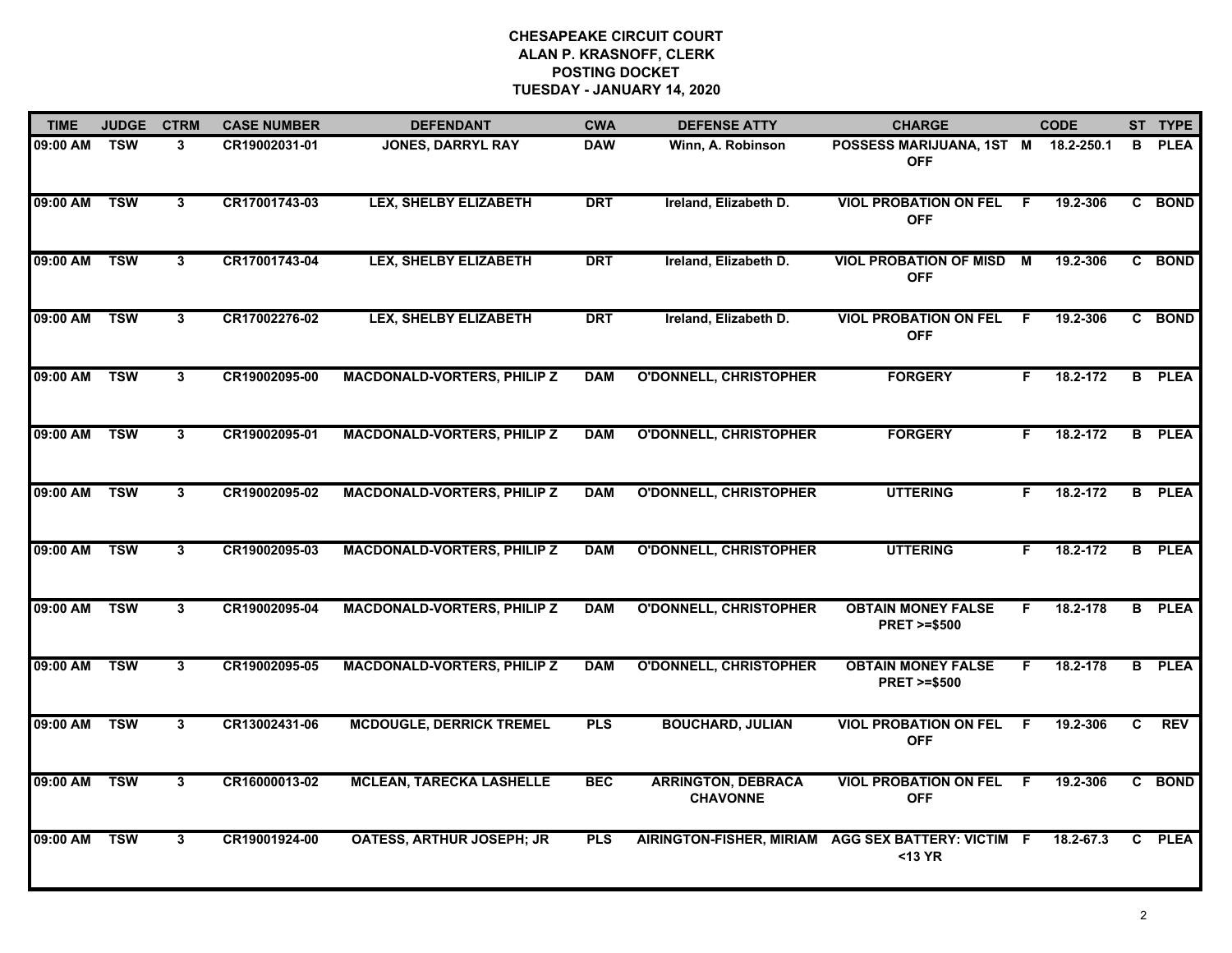| <b>TIME</b> | <b>JUDGE</b> | <b>CTRM</b>  | <b>CASE NUMBER</b> | <b>DEFENDANT</b>                 | <b>CWA</b> | <b>DEFENSE ATTY</b>   | <b>CHARGE</b>                                                 | <b>CODE</b> |              |              | ST TYPE         |
|-------------|--------------|--------------|--------------------|----------------------------------|------------|-----------------------|---------------------------------------------------------------|-------------|--------------|--------------|-----------------|
| 09:00 AM    | TSW          | 3            | CR19001924-01      | <b>OATESS, ARTHUR JOSEPH; JR</b> | <b>PLS</b> |                       | AIRINGTON-FISHER, MIRIAM AGG SEX BATTERY: VICTIM F<br>$13 YR$ |             | 18.2-67.3    | C.           | <b>PLEA</b>     |
| 09:00 AM    | <b>TSW</b>   | 3            | CR19001924-02      | <b>OATESS, ARTHUR JOSEPH; JR</b> | <b>PLS</b> |                       | AIRINGTON-FISHER, MIRIAM AGG SEX BATTERY: VICTIM F<br>$13 YR$ |             | 18.2-67.3    | C            | <b>PLEA</b>     |
| 09:00 AM    | <b>TSW</b>   | 3            | CR19001924-03      | <b>OATESS, ARTHUR JOSEPH; JR</b> | <b>PLS</b> |                       | AIRINGTON-FISHER, MIRIAM INDECENT LIBERTIES CHILD F<br>$15Y$  |             | 18.2-370     |              | C PLEA          |
| 09:00 AM    | <b>TSW</b>   | 3            | CR19001924-04      | <b>OATESS, ARTHUR JOSEPH; JR</b> | <b>PLS</b> |                       | AIRINGTON-FISHER, MIRIAM INDECENT LIBERTIES CHILD F<br>$15Y$  |             | 18.2-370     |              | C PLEA          |
| 09:00 AM    | <b>TSW</b>   | 3            | CR19001924-05      | OATESS, ARTHUR JOSEPH; JR        | <b>PLS</b> |                       | AIRINGTON-FISHER, MIRIAM INDECENT LIBERTIES CHILD F<br>$15Y$  |             | $18.2 - 370$ |              | C PLEA          |
| 09:00 AM    | <b>TSW</b>   | 3            | CR19001924-06      | <b>OATESS, ARTHUR JOSEPH; JR</b> | <b>PLS</b> |                       | AIRINGTON-FISHER, MIRIAM INDECENT LIBERTIES CHILD F<br>$15Y$  |             | 18.2-370     |              | C PLEA          |
| 09:00 AM    | <b>TSW</b>   | $\mathbf{3}$ | CR19001924-07      | <b>OATESS, ARTHUR JOSEPH; JR</b> | <b>PLS</b> |                       | AIRINGTON-FISHER, MIRIAM INDECENT LIBERTIES CHILD F<br>$15Y$  |             | 18.2-370     |              | C PLEA          |
| 09:00 AM    | <b>TSW</b>   | 3            | CR19001924-08      | <b>OATESS, ARTHUR JOSEPH; JR</b> | <b>PLS</b> |                       | AIRINGTON-FISHER, MIRIAM INDECENT LIBERTIES CHILD F<br>$15Y$  |             | 18.2-370     |              | C PLEA          |
| 09:00 AM    | <b>TSW</b>   | 3            | CR19001924-09      | <b>OATESS, ARTHUR JOSEPH; JR</b> | <b>PLS</b> |                       | AIRINGTON-FISHER, MIRIAM AGG SEX BATTERY: VICTIM F<br>$13 YR$ |             | 18.2-67.3    | $\mathbf{c}$ | <b>PLEA</b>     |
| 09:00 AM    | <b>TSW</b>   | 3            | CR19001924-10      | <b>OATESS, ARTHUR JOSEPH; JR</b> | <b>PLS</b> |                       | AIRINGTON-FISHER, MIRIAM AGG SEX BATTERY: VICTIM F<br><13 YR  |             | 18.2-67.3    | C.           | <b>PLEA</b>     |
| 09:00 AM    | <b>TSW</b>   | 3            | CR19001924-11      | <b>OATESS, ARTHUR JOSEPH; JR</b> | <b>PLS</b> |                       | AIRINGTON-FISHER, MIRIAM AGG SEX BATTERY: VICTIM<br>$13 YR$   | -F          | 18.2-67.3    |              | C PLEA          |
| 09:00 AM    | <b>TSW</b>   | $3^{\circ}$  | CR18000012-01      | PATCHELL, RYAN CHRISTOPHER       | <b>DRT</b> | <b>BYRUM, ERICA L</b> | <b>PROB VIOL GRAND</b><br><b>LARCENY</b>                      | F.          | 19.2-306     | C.           | <b>REV</b>      |
| 09:00 AM    | <b>TSW</b>   | 3            | CR18001607-00      | <b>PROCACCIO, JODI LYN</b>       | <b>DAM</b> | Winn, A. Robinson     | <b>GRND LARCENY: &gt;=\$200</b><br><b>NOT PERSN</b>           | F           | 18.2-95      | C            | $\overline{RR}$ |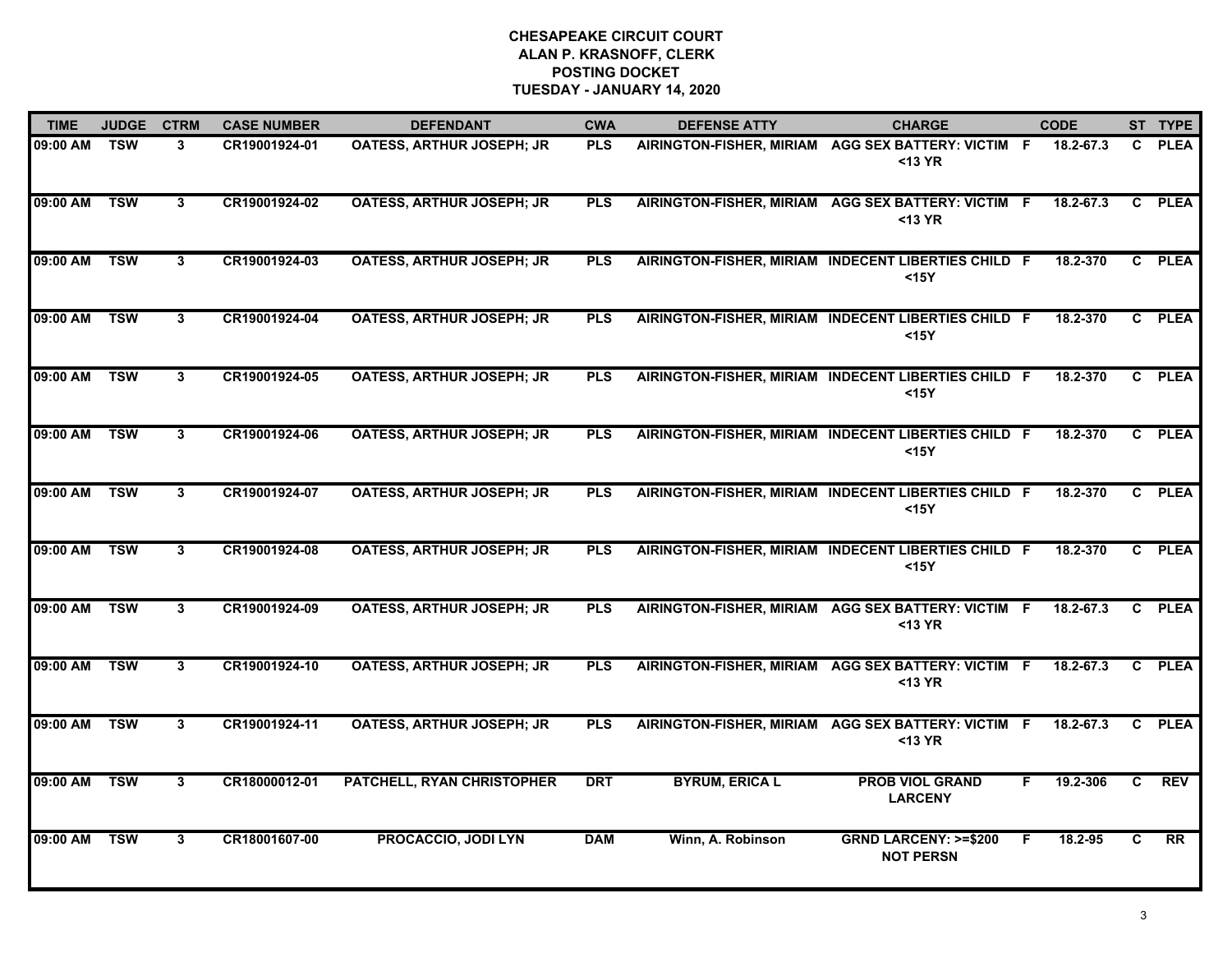| <b>TIME</b> | <b>JUDGE</b> | <b>CTRM</b>             | <b>CASE NUMBER</b> | <b>DEFENDANT</b>               | <b>CWA</b> | <b>DEFENSE ATTY</b>     | <b>CHARGE</b>                                       |              | <b>CODE</b>    |   | ST TYPE       |
|-------------|--------------|-------------------------|--------------------|--------------------------------|------------|-------------------------|-----------------------------------------------------|--------------|----------------|---|---------------|
| 09:00 AM    | <b>TSW</b>   | $\mathbf{3}$            | CR18001607-01      | PROCACCIO, JODI LYN            | <b>DAM</b> | Winn, A. Robinson       | <b>GRND LARCENY: &gt;=\$200</b><br><b>NOT PERSN</b> | E            | 18.2-95        | C | <b>RR</b>     |
| 09:00 AM    | <b>TSW</b>   | $\mathbf{3}$            | CR18001607-02      | <b>PROCACCIO, JODI LYN</b>     | <b>DAM</b> | Winn, A. Robinson       | PETIT LARC <\$200 NOT FRM M<br><b>PERSN</b>         |              | 18.2-96        | C | RR            |
| 09:00 AM    | <b>TSW</b>   | $\overline{\mathbf{3}}$ | CR19001155-01      | <b>ROBINSON, JOHN THOMAS</b>   | <b>DRT</b> | Gilchrist, Kurt A.      | FTA GDC 2/12/19                                     | М            | 18.2-456       |   | C SENR        |
| 09:00 AM    | <b>TSW</b>   | $\mathbf{3}$            | CR13002720-00      | <b>SMITH, BRANDON LEE</b>      | <b>DAM</b> | <b>PASS, STEPHANIE</b>  | POSSESS MARIJUANA, 1ST M<br><b>OFF</b>              |              | 18.2-250.1     | S | <b>ROL</b>    |
| 09:00 AM    | <b>TSW</b>   | $\mathbf{3}$            | CR20000106-00      | <b>SYKES, ZEPHORA</b>          | <b>PLS</b> | <b>WEISBERG, NOAH D</b> | <b>BOND APPEAL</b>                                  | $\mathbf{o}$ | 19.2-124       |   | C BOND        |
| 09:00 AM    | <b>TSW</b>   | 3                       | CR20000138-00      | <b>VEALE, BYRON MAURICE</b>    | <b>AEP</b> | Gilchrist, Kurt A.      | <b>BOND APPEAL</b>                                  | $\mathbf{o}$ | 19.2-124       |   | C BOND        |
| 09:00 AM    | <b>TSW</b>   | $\mathbf{3}$            | CR20000107-00      | <b>VEREBELY, WILLIAM M</b>     | <b>PLS</b> | <b>SHORT, JAMES E</b>   | <b>BOND APPEAL</b>                                  | $\mathbf{o}$ | 19.2-124       |   | C BOND        |
| 09:00 AM    | <b>TSW</b>   | $\overline{3}$          | CR19001589-00      | <b>WHITLEY, JEFFERY BILL</b>   | <b>BEC</b> | Gilchrist, Kurt A.      | STRANGLE: WOUND/INJURY F<br><b>RESULTS</b>          |              | 18.2-51.6      |   | C PLEA        |
| 09:00 AM    | <b>TSW</b>   | $\mathbf{3}$            | CR19001589-01      | <b>WHITLEY, JEFFERY BILL</b>   | <b>BEC</b> | Gilchrist, Kurt A.      | <b>PROT ORDER: A&amp;B,</b><br><b>SERIOUS INJ</b>   |              | $F$ 16.1-253.2 |   | C PLEA        |
| 09:00 AM    | <b>TSW</b>   | 3                       | CR19001589-02      | <b>WHITLEY, JEFFERY BILL</b>   | <b>BEC</b> | Gilchrist, Kurt A.      | <b>ABDUCT BY</b><br><b>FORCE/INTIMIDATION</b>       | F.           | $18.2 - 47$    |   | C PLEA        |
| 09:00 AM    | <b>TSW</b>   | 3                       | CR19001589-03      | <b>WHITLEY, JEFFERY BILL</b>   | <b>BEC</b> | Gilchrist, Kurt A.      | <b>INDUCE ANOTHER TO</b><br><b>PERJURE</b>          | F.           | 18.2-436       |   | C PLEA        |
| 09:00 AM    | <b>TSW</b>   | $\mathbf{3}$            | CR19001589-04      | <b>WHITLEY, JEFFERY BILL</b>   | <b>BEC</b> | Gilchrist, Kurt A.      | <b>OBSTRUCT/RESIST:</b><br><b>THREAT/FORCE</b>      | М            | 18.2-460       |   | C PLEA        |
| 09:00 AM    | ST           | $\overline{\mathbf{4}}$ | CR19001869-00      | <b>ANDERSON, BRANDON LEROY</b> | <b>AJS</b> | <b>MUSSONI, ERIK</b>    | <b>POSSESS COCAINE</b>                              | F.           | 18.2-250       |   | <b>B</b> TRYL |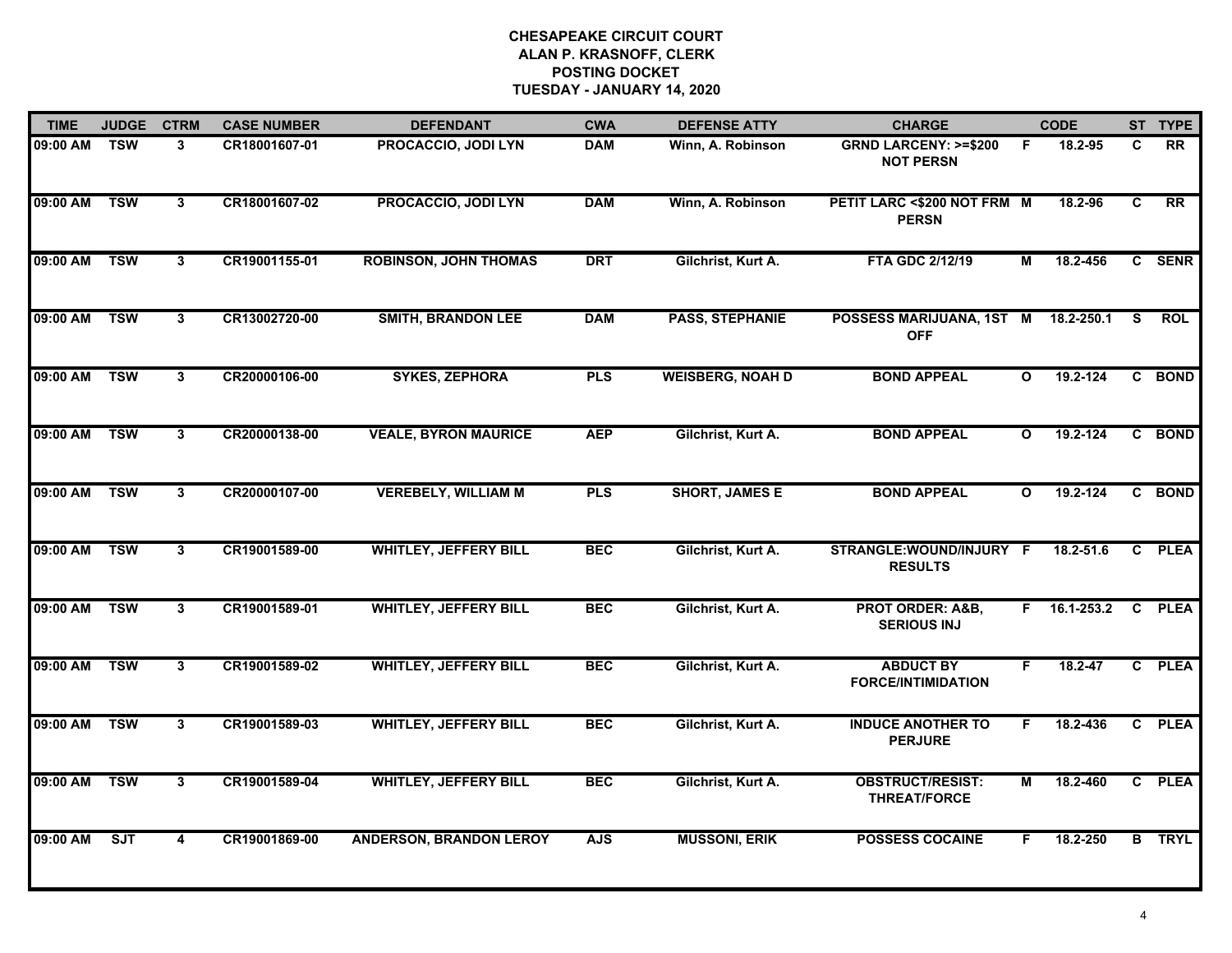| <b>TIME</b> | <b>JUDGE</b> | <b>CTRM</b>             | <b>CASE NUMBER</b> | <b>DEFENDANT</b>                   | <b>CWA</b> | <b>DEFENSE ATTY</b>                          | <b>CHARGE</b>                                       |     | <b>CODE</b>        |    | ST TYPE       |
|-------------|--------------|-------------------------|--------------------|------------------------------------|------------|----------------------------------------------|-----------------------------------------------------|-----|--------------------|----|---------------|
| 09:00 AM    | <b>SJT</b>   | 4                       | CR19001846-00      | <b>BISHOP, NORMAN ERIC</b>         | <b>BKF</b> | RINGLER-LANTZY, THOMAS                       | <b>PETIT LARCENY 3RD+</b><br><b>OFFENSE</b>         | F.  | 18.2-96            |    | C TRYL        |
| 09:00 AM    | <b>SJT</b>   | $\overline{\mathbf{4}}$ | CR19001846-01      | <b>BISHOP, NORMAN ERIC</b>         | <b>BKF</b> | RINGLER-LANTZY, THOMAS                       | <b>RECK DR; ENDANG</b><br>LIFE/LIMB/PROP            | М   | 46.2-852           |    | C TRYL        |
| 09:00 AM    | <b>SJT</b>   | 4                       | CR19001052-03      | <b>BRILEY, HEATH WADE</b>          | <b>BKF</b> | <b>RINGLER-LANTZY, THOMAS</b>                | <b>GRAND LARCENY: &gt;=\$500</b>                    | -F  | 18.2-95            |    | C SENR        |
| 09:00 AM    | <b>SJT</b>   | 4                       | CR20000087-00      | <b>DAVIS, RICHARD</b>              | <b>KAM</b> | <b>LABOUNTY, OKSANA</b>                      | <b>VIOL SEX OFFENDER FAIL F</b><br><b>TO REG</b>    |     | 18.2-472.1         | C. | <b>PLEA</b>   |
| 09:00 AM    | ST           | 4                       | CR10000760-03      | <b>ECKLIN, MATTHEW</b>             | <b>KAM</b> | <b>BOUCHARD, JULIAN</b>                      | <b>VIOL PROBATION ON FEL</b><br><b>OFF</b>          | F.  | 19.2-306           | C. | <b>REV</b>    |
| 09:00 AM    | ST           | 4                       | CR15000350-07      | <b>ECKLIN, MATTHEW</b>             | <b>KAM</b> | <b>BOUCHARD, JULIAN</b>                      | <b>VIOL PROBATION ON FEL F</b><br><b>OFF</b>        |     | 19.2-306           | C. | <b>REV</b>    |
| 09:00 AM    | ST           | 4                       | CR15000350-08      | <b>ECKLIN, MATTHEW</b>             | <b>KAM</b> | <b>BOUCHARD, JULIAN</b>                      | <b>VIOL PROBATION ON FEL</b><br><b>OFF</b>          | F.  | 19.2-306           | C. | REV           |
| 09:00 AM    | ST           | 4                       | CR19001550-00      | ELEY, JASON NATHANIEL; SR          | <b>BKF</b> | <b>HOGAN, DANIEL</b>                         | <b>ADVANCE PAY, NO</b><br><b>CONSTRUC &gt;\$500</b> |     | $F = 18.2 - 200.1$ |    | <b>B</b> TRYL |
| 09:00 AM    | <b>SJT</b>   | 4                       | CR19001979-00      | <b>FAGAN, AMANDA LYNN</b>          | <b>BKF</b> | Short, James E.                              | <b>POSSESS AMPHETAMINE</b>                          | .F  | 18.2-248           |    | <b>B</b> PLEA |
| 09:00 AM    | SJT          | $\overline{\mathbf{4}}$ | CR19001748-00      | <b>FUTRELL, ROGER LAMONT</b>       | <b>AJS</b> | <b>ARRINGTON, DEBRACA</b><br><b>CHAVONNE</b> | <b>HABIT OFF DRIVE W/O LIC</b><br>2+OFF             | -F. | B.46.2-357         |    | <b>B</b> TRYL |
| 09:00 AM    | ST           | $\overline{\mathbf{4}}$ | CR14002148-07      | <b>GRANDISON, LEMONT CARLOS</b>    | <b>KAM</b> | <b>CROOK, HEATHER BUYRN</b>                  | <b>VIOL PROBATION ON FEL</b><br><b>OFF</b>          | F.  | 19.2-306           | C. | <b>REV</b>    |
| 09:00 AM    | ST           | 4                       | CR19002092-00      | <b>HAROLD, CHARLIE WILLIAM; II</b> | <b>BKF</b> | Winn, A. Robinson                            | <b>RECEIVE STOLEN GOODS</b><br>> \$500              | F   | 18.2-108           |    | <b>B</b> TRYL |
| 09:00 AM    | SJT          | $\overline{\mathbf{4}}$ | CR19002092-01      | <b>HAROLD, CHARLIE WILLIAM; II</b> | <b>BKF</b> | Winn, A. Robinson                            | <b>REC/BUY STOLEN GOODS</b><br>$<$ \$200            | M   | 18.2-108           |    | <b>B</b> TRYL |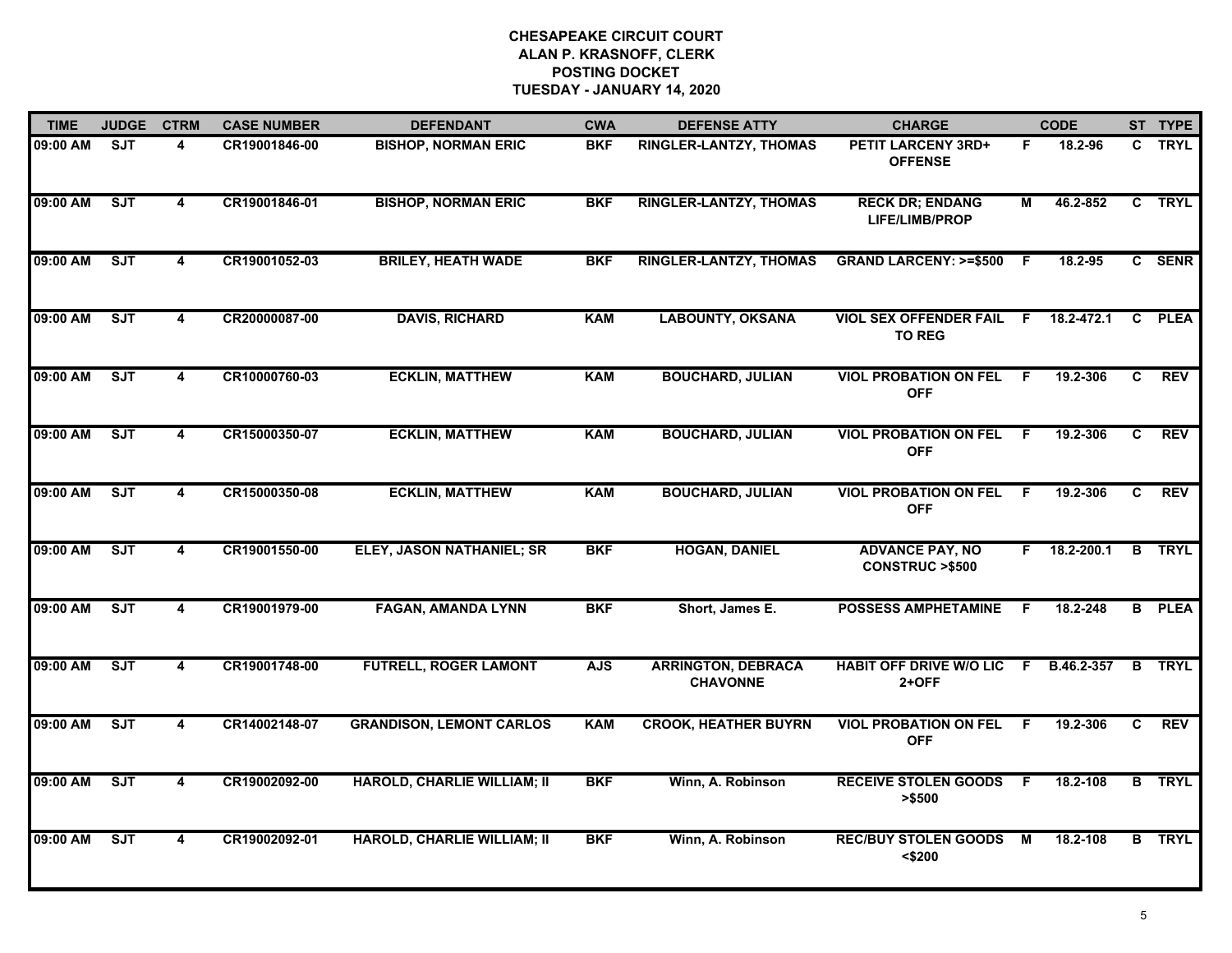| <b>TIME</b> | <b>JUDGE</b>            | <b>CTRM</b>             | <b>CASE NUMBER</b> | <b>DEFENDANT</b>                                | <b>CWA</b> | <b>DEFENSE ATTY</b>         | <b>CHARGE</b>                                       |     | <b>CODE</b> |                         | ST TYPE       |
|-------------|-------------------------|-------------------------|--------------------|-------------------------------------------------|------------|-----------------------------|-----------------------------------------------------|-----|-------------|-------------------------|---------------|
| 09:00 AM    | $\overline{\text{SJT}}$ | 4                       | CR19001134-00      | JOHNSON, CARL EDWARD                            | <b>KJB</b> | <b>FLANDERS, JOSHUA B</b>   | <b>PWID MARIJUANA</b>                               | F.  | 18.2-248.1  | в                       | C.            |
| 09:00 AM    | ST                      | $\overline{\mathbf{4}}$ | CR19001134-01      | <b>JOHNSON, CARL EDWARD</b>                     | <b>KJB</b> | <b>FLANDERS, JOSHUA B</b>   | <b>OBSTRUCT/RESIST W/O</b><br><b>FORCE</b>          | М   | 18.2-460    | $\overline{\mathbf{B}}$ | C.            |
| 09:00 AM    | ST                      | $\overline{\mathbf{4}}$ | CR19002096-00      | <b>JONES, ERICA JUANITA</b>                     | <b>BKF</b> | Winn, A. Robinson           | <b>SHOPLFT: ALTER PRICE</b><br>$<$ \$500 (3+)       | F.  | 18.2-103    | $\overline{B}$          | <b>PLEA</b>   |
| 09:00 AM    | SJT                     | 4                       | CR18000043-01      | <b>MARZULLO, EMILY ANNE</b>                     | <b>BKF</b> | <b>CROOK, HEATHER BUYRN</b> | <b>VIOL PROBATION ON FEL</b><br><b>OFF</b>          | - F | 19.2-306    | C.                      | <b>REV</b>    |
| 09:00 AM    | SJT                     | 4                       | CR17001978-02      | <b>MORGAN, MARK ANTHONY</b>                     | <b>AJS</b> | <b>WEGMAN, ROBERT L</b>     | <b>VIOL PROBATION ON FEL</b><br><b>OFF</b>          | -F  | 19.2-306    | C                       | <b>REV</b>    |
| 09:00 AM    | ST                      | 4                       | CR18001554-00      | <b>MORSE, JOSHUA SHANE</b>                      | <b>KJB</b> | <b>MUSSONI, ERIK</b>        | <b>OBTAIN MONEY FALSE</b><br><b>PRET &gt;=\$200</b> | F   | 18.2-178    | C                       | <b>RR</b>     |
| 09:00 AM    | SJT                     | $\overline{4}$          | CR18001554-01      | <b>MORSE, JOSHUA SHANE</b>                      | <b>KJB</b> | <b>BOUCHARD, JULIAN</b>     | <b>VIOL PROBATION ON FEL</b><br><b>OFF</b>          | - F | 19.2-306    | C                       | <b>REV</b>    |
| 09:00 AM    | ST                      | $\overline{\mathbf{4}}$ | CR17000462-05      | <b>RUFFIN-WILSON, ZAYVEON</b><br><b>JAMACUS</b> | <b>AJS</b> | <b>CROOK, HEATHER BUYRN</b> | <b>VIOL PROBATION ON FEL</b><br><b>OFF</b>          | F.  | 19.2-306    | $\overline{c}$          | <b>REV</b>    |
| 09:00 AM    | SJT                     | 4                       | CR17000462-06      | <b>RUFFIN-WILSON, ZAYVEON</b><br><b>JAMACUS</b> | <b>AJS</b> | <b>CROOK, HEATHER BUYRN</b> | <b>VIOL PROBATION OF MISD</b><br><b>OFF</b>         | M   | 19.2-306    | C.                      | <b>REV</b>    |
| 09:00 AM    | ST                      | 4                       | CR17000462-07      | <b>RUFFIN-WILSON, ZAYVEON</b><br><b>JAMACUS</b> | <b>AJS</b> | <b>CROOK, HEATHER BUYRN</b> | <b>VIOL PROBATION OF MISD</b><br><b>OFF</b>         | М   | 19.2-306    | C.                      | <b>REV</b>    |
| 09:00 AM    | ST                      | 4                       | CR19001922-00      | <b>SAUNDERS, CALVIN; JR</b>                     | <b>KJB</b> | <b>FLANDERS, JOSHUA B</b>   | <b>PWID COCAINE</b>                                 | F.  | 18.2-248    |                         | <b>B</b> TRYL |
| 09:00 AM    | ST                      | 4                       | CR18002172-00      | <b>SCOTT, ERIC JUSTIN</b>                       | <b>AJS</b> | <b>LABOUNTY, OKSANA</b>     | <b>POSSESS HEROIN</b>                               | F   | 18.2-250    |                         | <b>B</b> TRYL |
| 09:00 AM    | SJT                     | $\overline{4}$          | CR18002172-01      | <b>SCOTT, ERIC JUSTIN</b>                       | <b>AJS</b> | <b>LABOUNTY, OKSANA</b>     | <b>POSS CONTROLLED</b><br><b>PARAPHERNALIA</b>      | M   | 54.1-3466   |                         | <b>B</b> TRYL |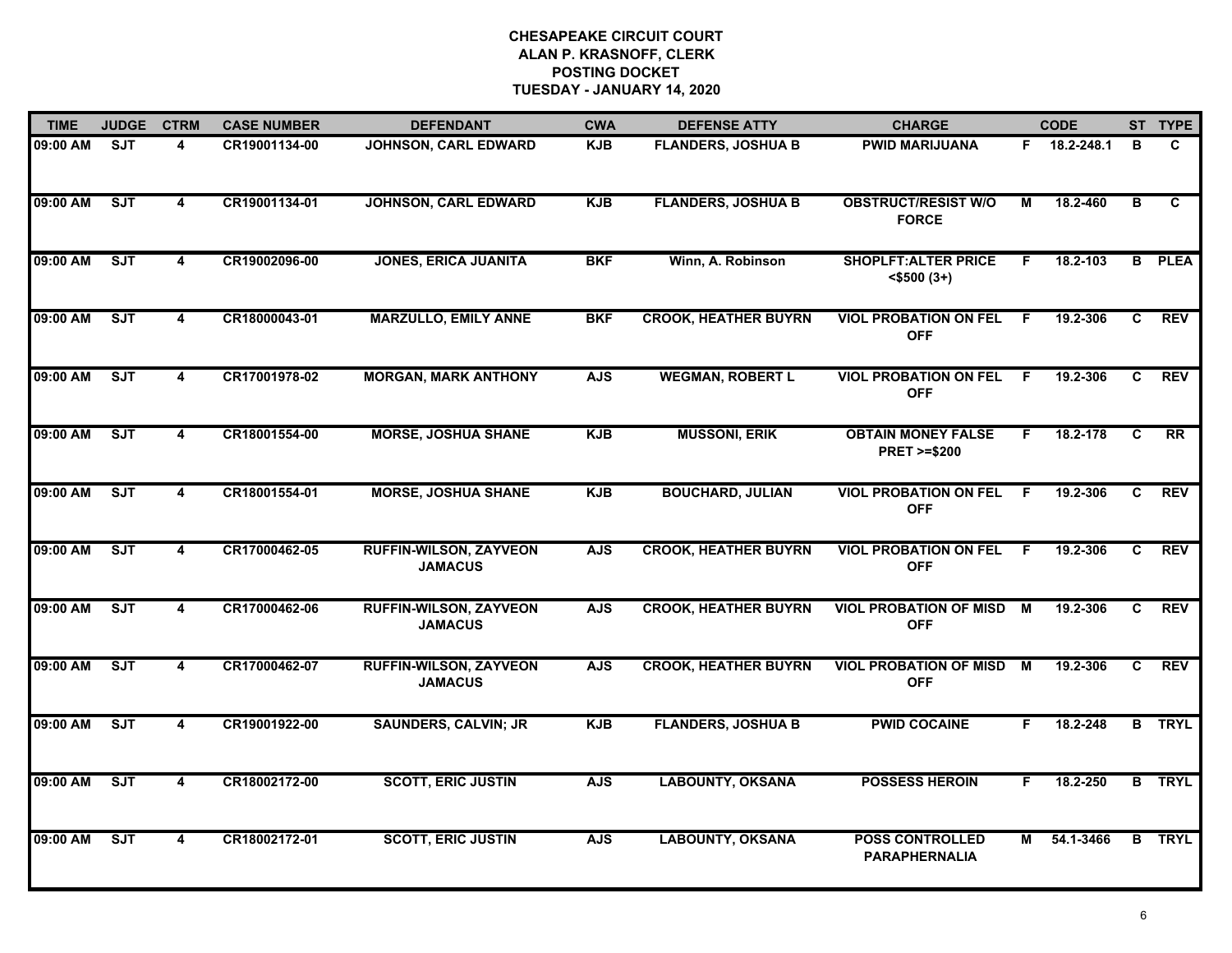| <b>TIME</b> | <b>JUDGE</b> | <b>CTRM</b>             | <b>CASE NUMBER</b> | <b>DEFENDANT</b>                | <b>CWA</b> | <b>DEFENSE ATTY</b>                                                  | <b>CHARGE</b>                                   |    | <b>CODE</b>     | ST TYPE       |
|-------------|--------------|-------------------------|--------------------|---------------------------------|------------|----------------------------------------------------------------------|-------------------------------------------------|----|-----------------|---------------|
| 09:00 AM    | <b>SJT</b>   | 4                       | CR18002172-02      | <b>SCOTT, ERIC JUSTIN</b>       | <b>AJS</b> | <b>LABOUNTY, OKSANA</b>                                              | <b>REC/BUY STOLEN GOODS</b><br><\$500           | M  | 18.2-108        | <b>B</b> TRYL |
| 09:00 AM    | ST           | $\overline{\mathbf{4}}$ | CR18002172-03      | <b>SCOTT, ERIC JUSTIN</b>       | <b>AJS</b> | <b>LABOUNTY, OKSANA</b>                                              | <b>ELUDE</b>                                    |    | $M$ 46.2-817(A) | <b>B</b> TRYL |
| 09:00 AM    | ST           | 4                       | CR18002172-04      | <b>SCOTT, ERIC JUSTIN</b>       | <b>AJS</b> | <b>LABOUNTY, OKSANA</b>                                              | <b>DRIVE SUSPENDED</b>                          | М  | B.46.2-301      | <b>B</b> TRYL |
| 09:00 AM    | SJT          | 4                       | CR19000606-00      | <b>SCOTT, ERIC JUSTIN</b>       | <b>AJS</b> | <b>LABOUNTY, OKSANA</b>                                              | <b>POSSESS COCAINE</b>                          | F. | 18.2-250        | F TRYL        |
| 09:00 AM    | SJT          | 4                       | CR19000606-01      | <b>SCOTT, ERIC JUSTIN</b>       | <b>AJS</b> | <b>LABOUNTY, OKSANA</b>                                              | <b>POSSESS AMPHETAMINE</b>                      | F. | 18.2-250        | F TRYL        |
| 09:00 AM    | <b>SJT</b>   | 4                       | CR19000606-02      | <b>SCOTT, ERIC JUSTIN</b>       | <b>AJS</b> | <b>LABOUNTY, OKSANA</b>                                              | <b>POSSESS</b><br><b>BUPRENORPHINE(SCH III)</b> | M  | 18.2-250        | F TRYL        |
| 09:00 AM    | ST           | $\overline{\mathbf{4}}$ | CR19001938-00      | <b>WILLIAMS, SASHA HOPE</b>     | <b>KAM</b> | <b>HOLDER, WILLIAM JOSHUA</b>                                        | <b>PETIT LARCENY 3RD</b>                        | F. | 18.2-96         | <b>B</b> TRYL |
| 09:00 AM    | ST           | $\overline{\mathbf{4}}$ | CR19001938-01      | <b>WILLIAMS, SASHA HOPE</b>     | <b>KAM</b> | <b>HOLDER, WILLIAM JOSHUA</b>                                        | <b>PETIT LARCENY 3RD</b>                        | F. | 18.2-96         | <b>B</b> TRYL |
| 09:00 AM    | SJT          | 4                       | CR19001938-02      | <b>WILLIAMS, SASHA HOPE</b>     | <b>KAM</b> | <b>HOLDER, WILLIAM JOSHUA</b>                                        | <b>PETIT LARCENY 3RD</b>                        | F  | 18.2-96         | <b>B</b> TRYL |
| 09:00 AM    | <b>RDS</b>   | 5                       | CR19001206-00      | <b>COLLINS, TONY ALONZO; JR</b> | <b>MLK</b> | Buyrn, Richard L.                                                    | <b>ASSLT: ON LAW ENF/DOC</b><br><b>PERSON</b>   | F  | $18.2 - 57$     | C JURY        |
| 09:00 AM    | <b>RDS</b>   | 5                       | CR19001206-01      | <b>COLLINS, TONY ALONZO; JR</b> | <b>MLK</b> | Buyrn, Richard L.                                                    | <b>PUBLIC</b><br><b>SWEARING/INTOXICATION</b>   | М  | 18.2-388        | S JURY        |
| 09:00 AM    | <b>RAB</b>   | $\overline{7}$          | CR19001052-00      | <b>BRILEY, HEATH WADE</b>       | <b>BKF</b> | <b>RINGLER-LANTZY, THOMAS</b>                                        | <b>BREAK &amp; ENTER</b>                        | F. | 18.2-91         | C SENR        |
| 09:00 AM    | <b>RAB</b>   | $\overline{7}$          | CR19001052-01      | <b>BRILEY, HEATH WADE</b>       | <b>BKF</b> | RINGLER-LANTZY, THOMAS STLN PRPRTY: INT TO SELL F 18.2-108.01 C SENR | $>= $500$                                       |    |                 |               |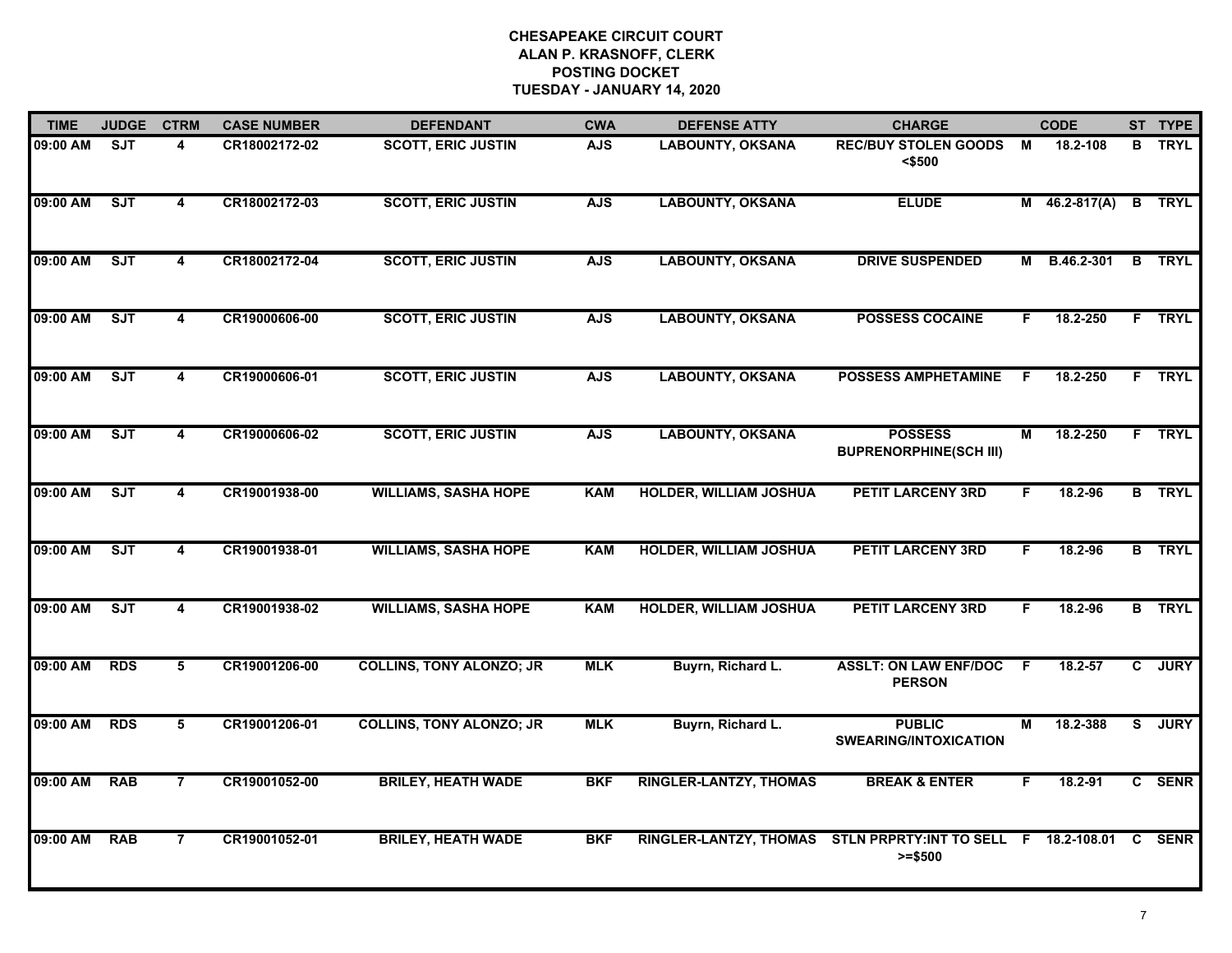| <b>TIME</b> | <b>JUDGE</b> | <b>CTRM</b>    | <b>CASE NUMBER</b> | <b>DEFENDANT</b>                | <b>CWA</b> | <b>DEFENSE ATTY</b>   | <b>CHARGE</b>                                         |     | <b>CODE</b>           |                | ST TYPE     |
|-------------|--------------|----------------|--------------------|---------------------------------|------------|-----------------------|-------------------------------------------------------|-----|-----------------------|----------------|-------------|
| 09:00 AM    | <b>RAB</b>   | $\overline{7}$ | CR19001265-00      | <b>GAINUS, JACOB ANTHONY</b>    | <b>JAF</b> | Black, Hugh E.; III   | DWI: 3RD OFF W/IN 10Y                                 |     | F C.18.2-266          | $\mathbf{C}$   | <b>SENR</b> |
| 09:00 AM    | <b>RAB</b>   | $\overline{7}$ | CR19001265-01      | <b>GAINUS, JACOB ANTHONY</b>    | <b>JAF</b> | Black, Hugh E.; III   | <b>REFUSAL 2ND+</b>                                   |     | M A.18.2-268.3 C SENR |                |             |
| 09:00 AM    | <b>RAB</b>   | $\overline{7}$ | CR19001265-02      | <b>GAINUS, JACOB ANTHONY</b>    | <b>JAF</b> | Black, Hugh E.; III   | <b>TRESPASS ON RAILROAD</b>                           | М   | 18.2-159              |                | C SENR      |
| 09:00 AM    | <b>RAB</b>   | $\overline{7}$ | CR19000031-00      | <b>MOSS, MILTON LAMAR</b>       | <b>ALN</b> | <b>OLIVER, FLOYD</b>  | <b>VIOLENT FELON POSS/TRAN F</b><br><b>WEAPON</b>     |     | 18.2-308.2            | B              | <b>JURY</b> |
| 09:00 AM    | <b>RAB</b>   | $\overline{7}$ | CR19001155-00      | <b>ROBINSON, JOHN THOMAS</b>    | <b>DRT</b> | Gilchrist, Kurt A.    | <b>PETIT LARCENY 3RD+</b><br><b>OFFENSE</b>           | F.  | 18.2-96               |                | C SENR      |
| 09:30 AM    | SJT          | $\overline{2}$ | CR20000101-00      | <b>BURDEN, CARL LINWOOD</b>     |            |                       | IDNTY THFT: OBT ID, AVOID M 18.2-186.3<br><b>ARST</b> |     |                       | B              | <b>ADAT</b> |
| 09:30 AM    | ST           | $\overline{2}$ | CR19000921-02      | DORMAN, KRISTINA ALEXANDRA      | <b>ASA</b> | Mason, G. Jeffrey     | <b>POSSESS COCAINE</b>                                | F.  | 18.2-250              | $\overline{c}$ | <b>TBS</b>  |
| 09:30 AM    | ST           | $\mathbf{2}$   | CR19002227-00      | <b>JONES, JUNE</b>              |            | <b>ABRONS, ARNOLD</b> | <b>ASSAULT &amp; BATTERY</b>                          | М   | 18.2-57               | S.             | <b>TBS</b>  |
| 09:30 AM    | <b>SJT</b>   | $\overline{2}$ | CR13000137-12      | <b>PAIGE, SHAWN PATRICK</b>     |            |                       | <b>VIOL PROBATION ON FEL</b><br><b>OFF</b>            | F.  | 19.2-306              |                | C ADAT      |
| 09:30 AM    | ST           | $\overline{2}$ | CR13000137-13      | <b>PAIGE, SHAWN PATRICK</b>     |            |                       | <b>VIOL PROBATION ON FEL F</b><br><b>OFF</b>          |     | 19.2-306              |                | C ADAT      |
| 09:30 AM    | ST           | $\overline{2}$ | CR13000137-14      | <b>PAIGE, SHAWN PATRICK</b>     |            |                       | <b>VIOL PROBATION ON FEL F</b><br><b>OFF</b>          |     | 19.2-306              |                | C ADAT      |
| 09:30 AM    | ST           | $\overline{2}$ | CR16000817-02      | <b>SALTER, ELIZABETH CRISTA</b> |            |                       | <b>VIOL PROBATION ON FEL F</b><br><b>OFF</b>          |     | 19.2-306              |                | C ADAT      |
| 09:30 AM    | ST           | $\overline{2}$ | CR16000817-03      | <b>SALTER, ELIZABETH CRISTA</b> |            |                       | <b>VIOL PROBATION ON FEL</b><br><b>OFF</b>            | - F | 19.2-306              |                | C ADAT      |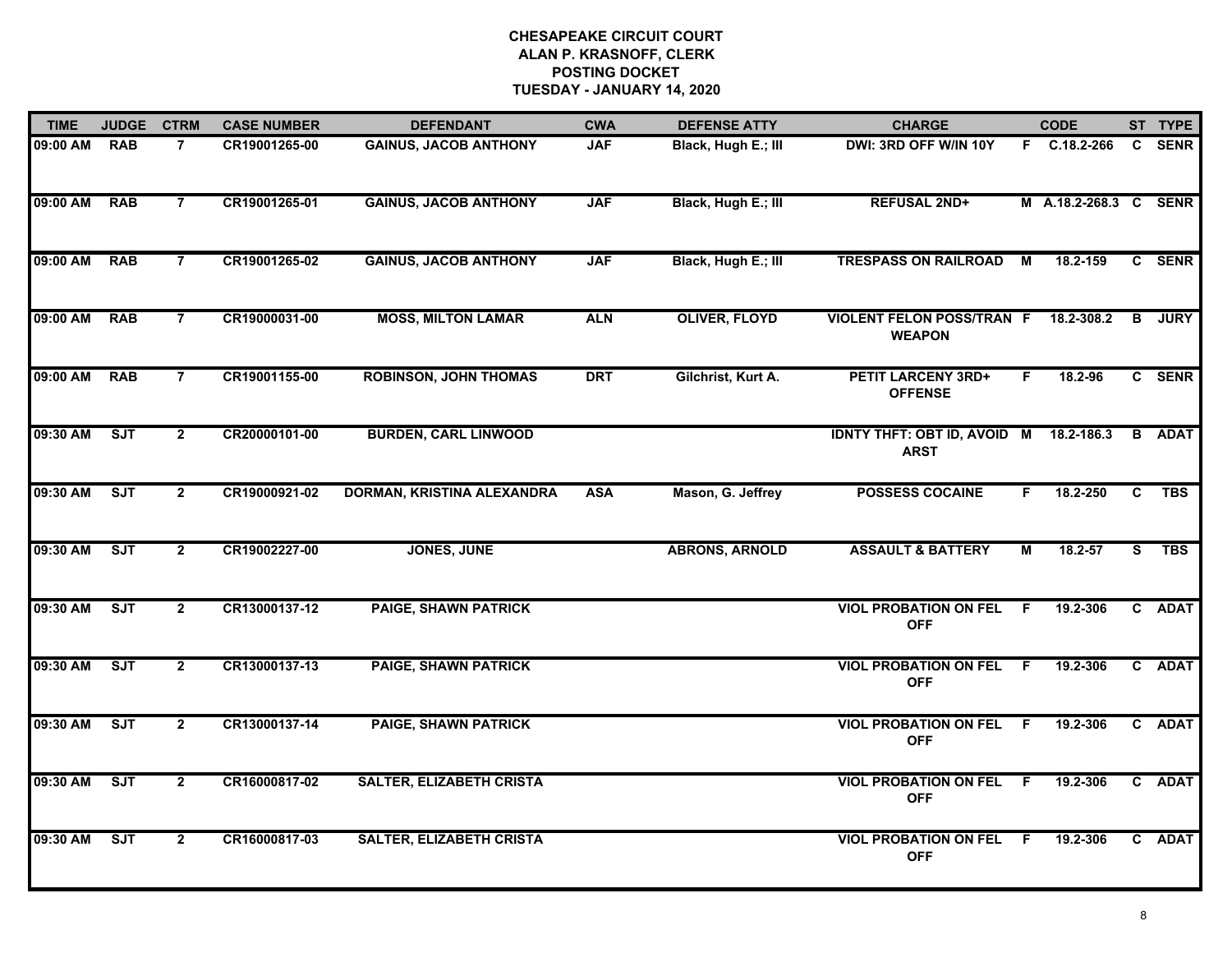| <b>TIME</b>      | <b>JUDGE</b> | <b>CTRM</b>  | <b>CASE NUMBER</b> | <b>DEFENDANT</b>                  | <b>CWA</b> | <b>DEFENSE ATTY</b>           | <b>CHARGE</b>                             |     | <b>CODE</b> | <b>ST</b> | <b>TYPE</b> |
|------------------|--------------|--------------|--------------------|-----------------------------------|------------|-------------------------------|-------------------------------------------|-----|-------------|-----------|-------------|
| <b>109:30 AM</b> | <b>SJT</b>   | $\mathbf{2}$ | CR18001056-00      | <b>STIGGER, DONAL TALLIEN: JR</b> | <b>ASA</b> | <b>SCOTT, DON</b>             | <b>PWID HEROIN 2ND OFF</b>                |     | 18.2-248    | C.        | <b>TBS</b>  |
| 09:30 AM         | <b>SJT</b>   |              | CR18001056-01      | <b>STIGGER, DONAL TALLIEN; JR</b> | <b>ASA</b> | <b>SCOTT, DON</b>             | <b>PWID HEROIN W/FIREARM</b>              | - F | 18.2-308.4  | C.        | <b>TBS</b>  |
| 09:30 AM         | <b>SJT</b>   | $\mathbf{2}$ | CR18001056-02      | <b>STIGGER, DONAL TALLIEN: JR</b> | <b>ASA</b> | <b>SCOTT, DON</b>             | POSSESS GUN BY NON-VIOL F<br><b>FELON</b> |     | 18.2-308.2  | - C       | <b>TBS</b>  |
| <b>09:30 AM</b>  | <b>SJT</b>   | $\mathbf{2}$ | CR20000099-00      | <b>WELDON, CANDASE N</b>          |            | <b>HOLDER, WILLIAM JOSHUA</b> | <b>REVOKED OL-3RD</b>                     | м   | B.46.2-301  | S.        | <b>TBS</b>  |